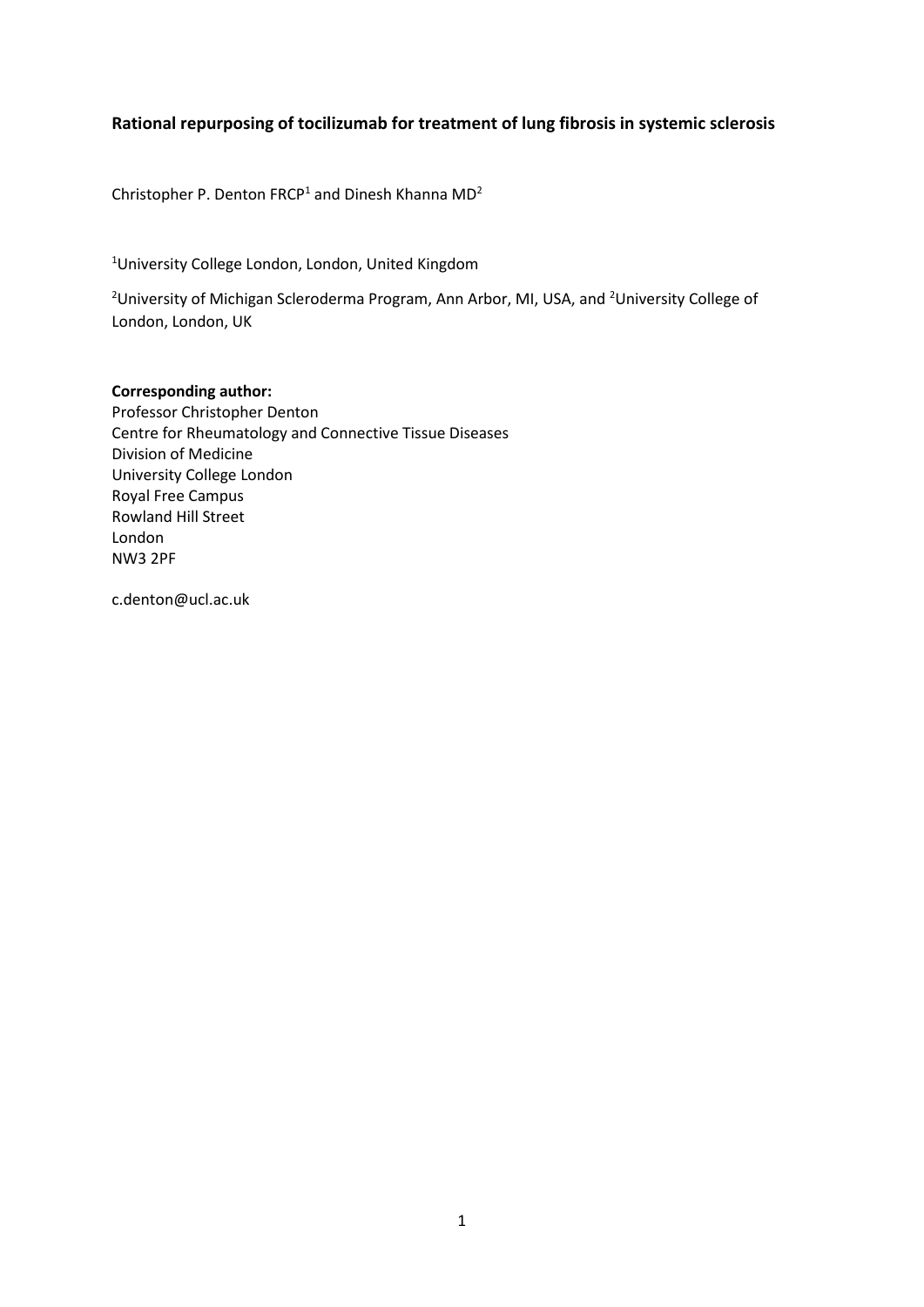Recent approval of tocilizumab by the USA Food and Drug Administration (FDA) for slowing the rate of decline in pulmonary function in adult patients with systemic sclerosis-associated interstitial lung disease (SSc-ILD) is a welcome step towards better treatment and outcomes for systemic sclerosis (SSc). SSc-ILD has emerged as one of the major causes of death in a disease with very high burden and unmet need. This is the second drug approved by FDA for this indication and the first biological agent approved for any aspect of SSc [1], underpinned by a substantial body of translational medical research.

That approval was based on two well conducted clinical trials which failed to meet their primary efficacy endpoint of significant benefit for modified Rodnan skin score (MRSS) is perhaps more of a surprise. This is a reflection of the robustness of the data for the lung fibrosis subgroup in the Phase 3 focuSSced trial [2] and the limitations of using MRSS as a clinical trial endpoint. Skin and lung are not the same in early SSc and the tendency for MRSS to improve at a group level even in patients on placebo makes it a challenging outcome measure. Conversely, lung function decline appears to be a consistent feature of SSc and reduction in the rate of decline has been shown for nintedanib [3] and tocilizumab. These results may have broader implications for future clinical trial design in SSc. It is notable that there was benefit in a range of other endpoints including the American College of Rheumatology composite combined response index in SSc (ACR-CRISS) suggesting further potential impact on SSc.

It is not a surprise that blocking IL6 is beneficial in SSc-ILD based upon compelling data showing that patients with high levels of circulating IL6 have a worse outcome [4], and in two independent cohorts serum level of IL-6 predicted decline in lung function in those with more preserved FVC, suggesting particular role in pathogenesis of early stage SSc-ILD [5]. Robust mechanistic data from skin biopsies in the Phase 2 faSScinate trial of tocilizumab showed that, in the skin, activated fibroblasts can be almost completely attenuated after 6 months of therapy [6]. If analogous changes occur in lung fibroblasts, this explains the remarkable slowing of progression observed in both tocilizumab trials. The anti-fibrotic effect of blocking IL6 signalling was confirmed by quantitative analysis of HRCT fibrosis in the focuSSced trial [2]. This finding also raises the possibility that efficacy of tocilizumab in other indications such as giant cell arteritis or rheumatoid arthritis may also be at least partially mediated by impact on vascular or connective tissue scarring or fibrosis, rather than just inflammation.

In addition to increasing potential treatment options for SSc-ILD, this approval also highlights the importance of systematic thorough investigation of all SSc patients to detect the presence of lung fibrosis and assess the likelihood of progression. That both approved therapies slow progression rather than improve lung function puts the emphasis on earlier intervention to preserve functional lung tissue. To this end, all patients with SSc are recommended to undergo HRCT for early identification of lung fibrosis, although this is not yet standard practice in all centres [7]. In addition, previous approaches of careful observation of disease that less extensive, and involves less than 20% of lung volume, may not be appropriate in cases likely to progress rapidly. This will require a shift in practice and also makes the need for validated prognostic biomarkers of SSc-ILD more pressing.

Having two drugs approved for SSc-ILD is a undoubtedly major step forward for patients. It also builds upon the robust clinical trial data supporting use of immunosuppression for SSc-ILD. The best outcomes in terms of improvement in fibrosis have been seen after myeloablative autologous stem cell transplant but this is a major undertaking not suitable for the majority of cases [8]. The Scleroderma Lung Study (SLS) I and SLS II trials support use of immunosuppression with cyclophosphamide or mycophenolate mofetil (MMF) [7]. There are limited trial data for rituximab as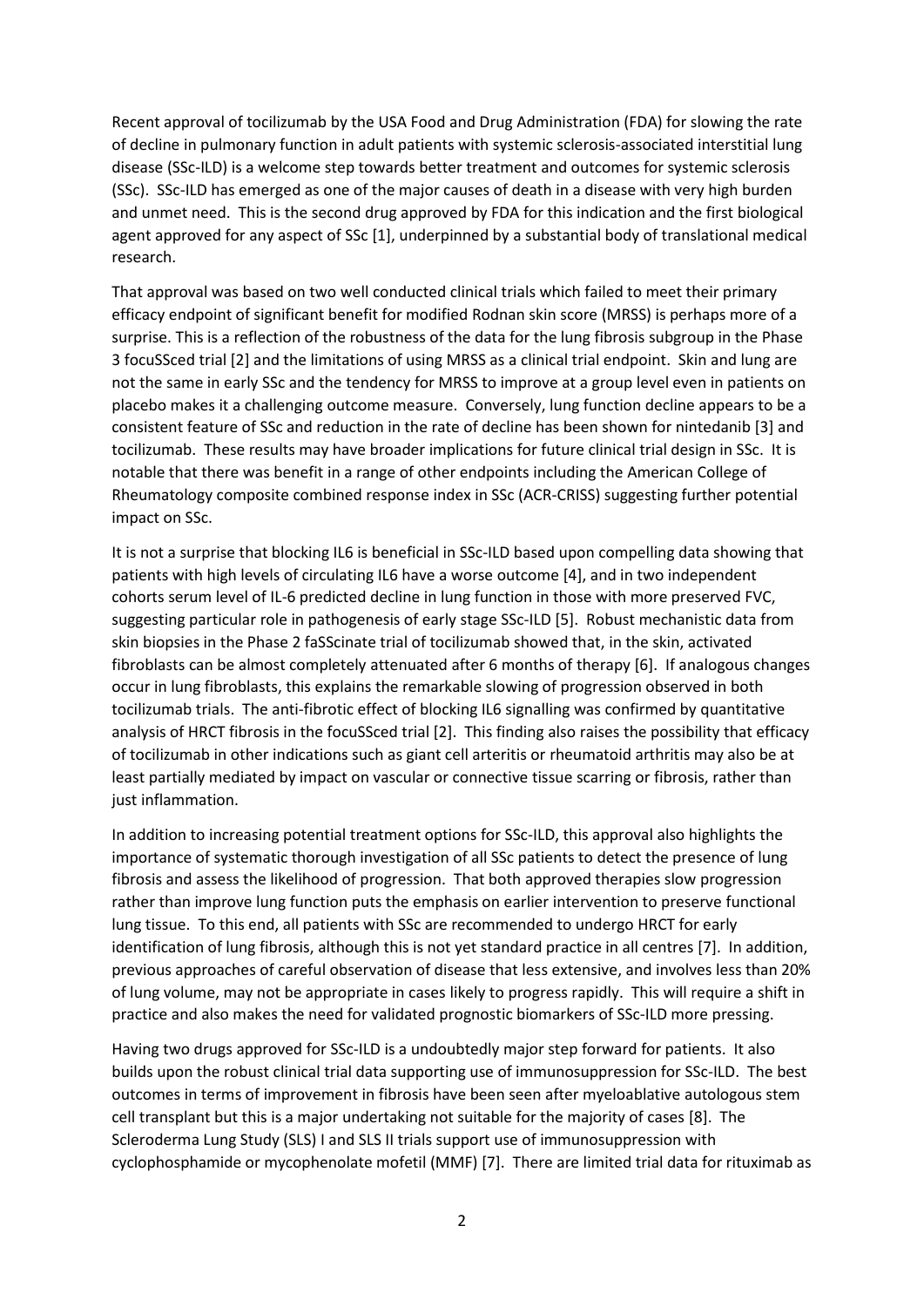an alternative to cyclophosphamide and other trials results are waited [9]. In SENSCIS nintedanib was shown to have numerically greater benefit in combination with MMF [10].

This is an exciting time for treatment of lung fibrosis in SSc and may herald use of combinations of drugs. But as options for treatment increase, the availability of high quality up to date expert guidance becomes more important [7]. In addition, it is likely that other drugs will now be tested in SSc-ILD and so more progress may be made for patients. In the end the drug development paradigm for SSc may change with focus moving away from the skin measures towards lung function. Since the major patient burden of SSc involves many organs beyond lung, it is important to also explore broader impact of approved therapies on the disease. One note of caution is that in the pivotal trials that led to approval, neither nintedanib nor tocilizumab showed significant benefit in patient reported outcome or breathlessness. More work needs to be done both in clinical trial design, developing outcome measures that are relevant to those with SSc-ILD, and also to ensure that statistical benefit in trials translates to much needed improvement in how patients feel and function.

## **References**

- 1. Press release https://www.roche.com/media/releases/med-cor-2021-03-05b.htm
- 2. Khanna D, Lin CJF, Furst DE, Goldin J, Kim G, Kuwana M, Allanore Y, Matucci-Cerinic M, Distler O, Shima Y, van Laar JM, Spotswood H, Wagner B, Siegel J, Jahreis A, Denton CP; focuSSced investigators. Tocilizumab in systemic sclerosis: a randomised, double-blind, placebo-controlled, phase 3 trial. Lancet Respir Med. 2020 Oct;8(10):963-974. doi: 10.1016/S2213-2600(20)30318-0. Epub 2020 Aug 28.
- 3. Distler O, Highland KB, Gahlemann M, Azuma A, Fischer A, Mayes MD, Raghu G, Sauter W, Girard M, Alves M, Clerisme-Beaty E, Stowasser S, Tetzlaff K, Kuwana M, Maher TM; SENSCIS Trial Investigators. Nintedanib for Systemic Sclerosis-Associated Interstitial Lung Disease. N Engl J Med. 2019 Jun 27;380(26):2518-2528. doi: 10.1056/NEJMoa1903076. Epub 2019 May 20. PMID: 31112379.
- 4. Khan K, Xu S, Nihtyanova S, Derrett-Smith E, Abraham D, Denton CP, Ong VH. Clinical and pathological significance of interleukin 6 overexpression in systemic sclerosis. Ann Rheum Dis. 2012 Jul;71(7):1235-42. doi: 10.1136/annrheumdis-2011-200955. Epub 2012 May 14. PMID: 22586157.
- 5. De Lauretis A, Sestini P, Pantelidis P, Hoyles R, Hansell DM, Goh NS, Zappala CJ, Visca D, Maher TM, Denton CP, Ong VH, Abraham DJ, Kelleher P, Hector L, Wells AU, Renzoni EA. Serum interleukin 6 is predictive of early functional decline and mortality in interstitial lung disease associated with systemic sclerosis. J Rheumatol. 2013 Apr;40(4):435-46. doi: 10.3899/jrheum.120725. Epub 2013 Feb 1. PMID: 23378460.
- 6. Denton CP, Ong VH, Xu S, Chen-Harris H, Modrusan Z, Lafyatis R, Khanna D, Jahreis A, Siegel J, Sornasse T. Therapeutic interleukin-6 blockade reverses transforming growth factor-beta pathway activation in dermal fibroblasts: insights from the faSScinate clinical trial in systemic sclerosis. Ann Rheum Dis. 2018 Sep;77(9):1362-1371. doi: 10.1136/annrheumdis-2018- 213031. Epub 2018 May 31. PMID: 29853453; PMCID: PMC6104680.CT recommendation – L rheum recommendations
- 7. Anna-Maria Hoffmann-Vold, Toby M Maher, Edward E Philpot, Ali Ashrafzadeh, Rafic Barake, Simone Barsotti, Cosimo Bruni, Paolo Carducci, Patricia E Carreira, Ivan Castellví, Francesco Del Galdo, Jörg H W Distler, Ivan Foeldvari, Paolo Fraticelli, Peter M George, Bridget Griffiths, Alfredo Guillén-Del-Castillo, Abdul Monem Hamid, Rudolf Horváth, Michael Hughes, Michael Kreuter, Florentine Moazedi-Fuerst, Jacek Olas, Suman Paul, Cinzia Rotondo, Manuel Rubio-